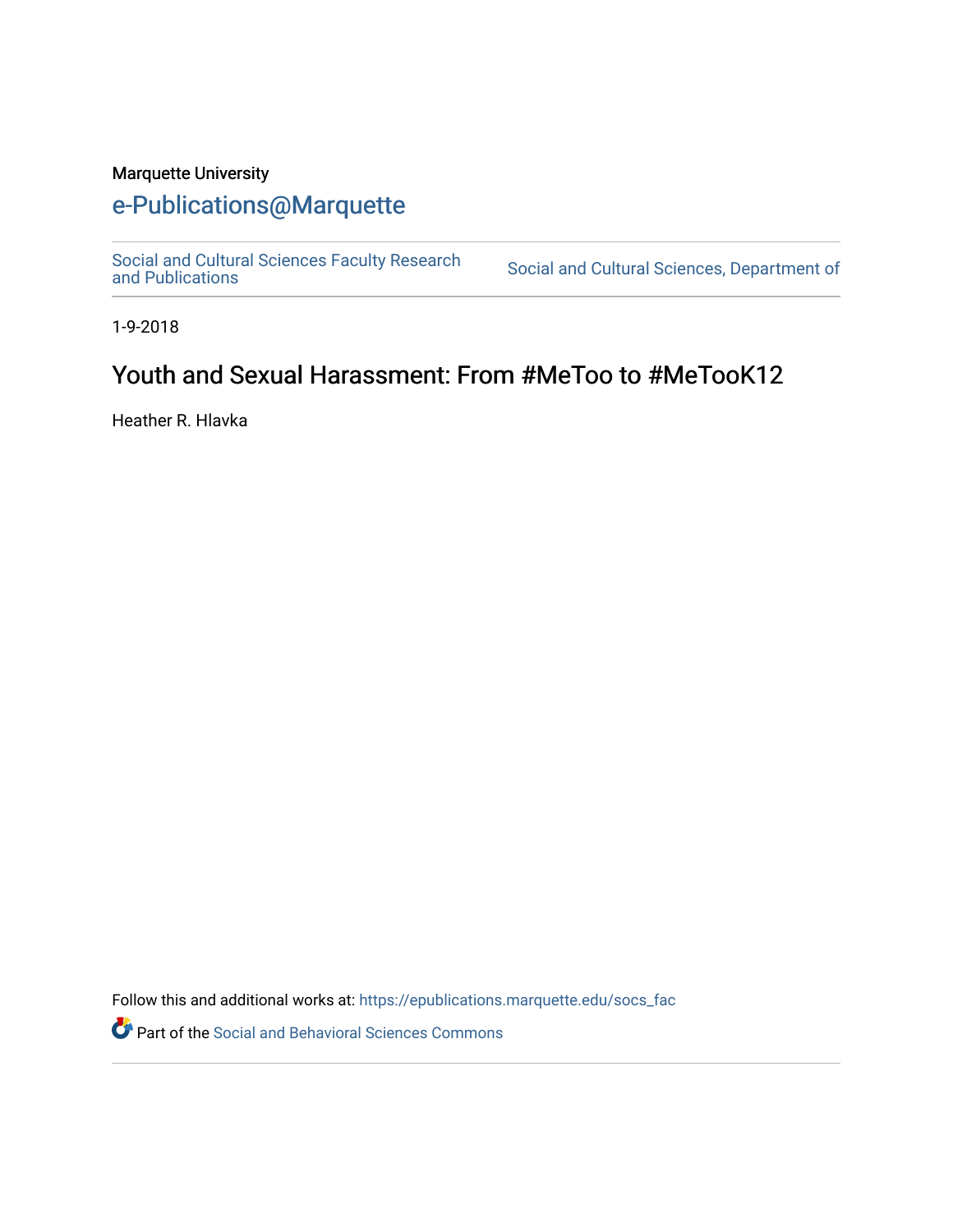

## The Gender Policy Report

Youth and Sexual Harassment: From #MeToo to #MeTooK12

**genderpolicyreport.umn.edu**[/youth-and-sexual-harassment-from-metoo-to-metook12](https://genderpolicyreport.umn.edu/youth-and-sexual-harassment-from-metoo-to-metook12/)

January 9, 2018

Courageous survivors and supporters are mobilizing to fight sexual violence, even within a culture that has long-since actively obscured [violence](http://genderpolicyreport.umn.edu/gender-and-violence-at-100-days/) against women. Online mobilization through hashtags like [#MeToo](https://twitter.com/hashtag/metoo), [#YesAllWomen](https://twitter.com/search?q=%23YESALLWOMEN), [#YouOKSis](https://twitter.com/hashtag/youoksis?lang=en), and [others](https://www.huffingtonpost.com/entry/21-hashtags-that-changed-the-way-we-talk-about-feminism_us_56ec0978e4b084c6722000d1) are, in part, a realization of decades of feminist research and activism around rape culture and toxic masculinity, while media outlets featuring brave survivors are helping the broader public recognize and challenge misogynistic environments. Whether learning about the silencing effects of [nondisclosure](https://www.publicintegrity.org/2010/02/25/4374/lax-enforcement-title-ix-campus-sexual-assault-cases-0) agreements or institutional and governmental failures to enforce Title IX, story after story, accusation after accusation, we are peeling back the layers of patriarchy and silence. We are exposing institutions that have long reinforced inequalities.

Yet aside from the sorts of stories that came to light in Roy [Moore's](https://www.washingtonpost.com/news/politics/wp/2017/11/16/timeline-the-accusations-against-roy-moore/?utm_term=.f83fd84f5774) failed Senate campaign, we hear very little from youth, despite [evidence](http://www.unh.edu/ccrc/index.html) that they endure substantial rates of sexual harassment and violence.

Underreporting of child sexual assault is commonly linked to family loyalty and to fear about being disbelieved, treated negatively, blamed for the assault, or dismissed. Just as adult women and men have few incentives to come forward and reveal their abuse in a climate that questions their motives, responses, delays, and their very voices, young people have little incentive to go to adults and reveal the victimization they have endured. If we want to protect kids from sexual violence and abuse, we must ask incredibly hard questions: How does our culture foster persistent sexual violence? How can we facilitate [disclosures](http://www.tandfonline.com/doi/abs/10.1080/00909889609365450)? How can we allow our schools, our homes, and our [neighborhoods](https://www.urban.org/research/publication/let-girls-be-girls) to represent the most dangerous, toxic, and vulnerable spaces for children? These are where the roots of gender inequality begin. [Report](https://www.aauw.org/research/crossing-the-line/) after [report](https://stacks.cdc.gov/view/cdc/23483) after report—even with underreporting caused by shame, stigma, and cultural pressure, shows that sexual victimization is common among children and youth across the United States. We cannot continue to believe otherwise.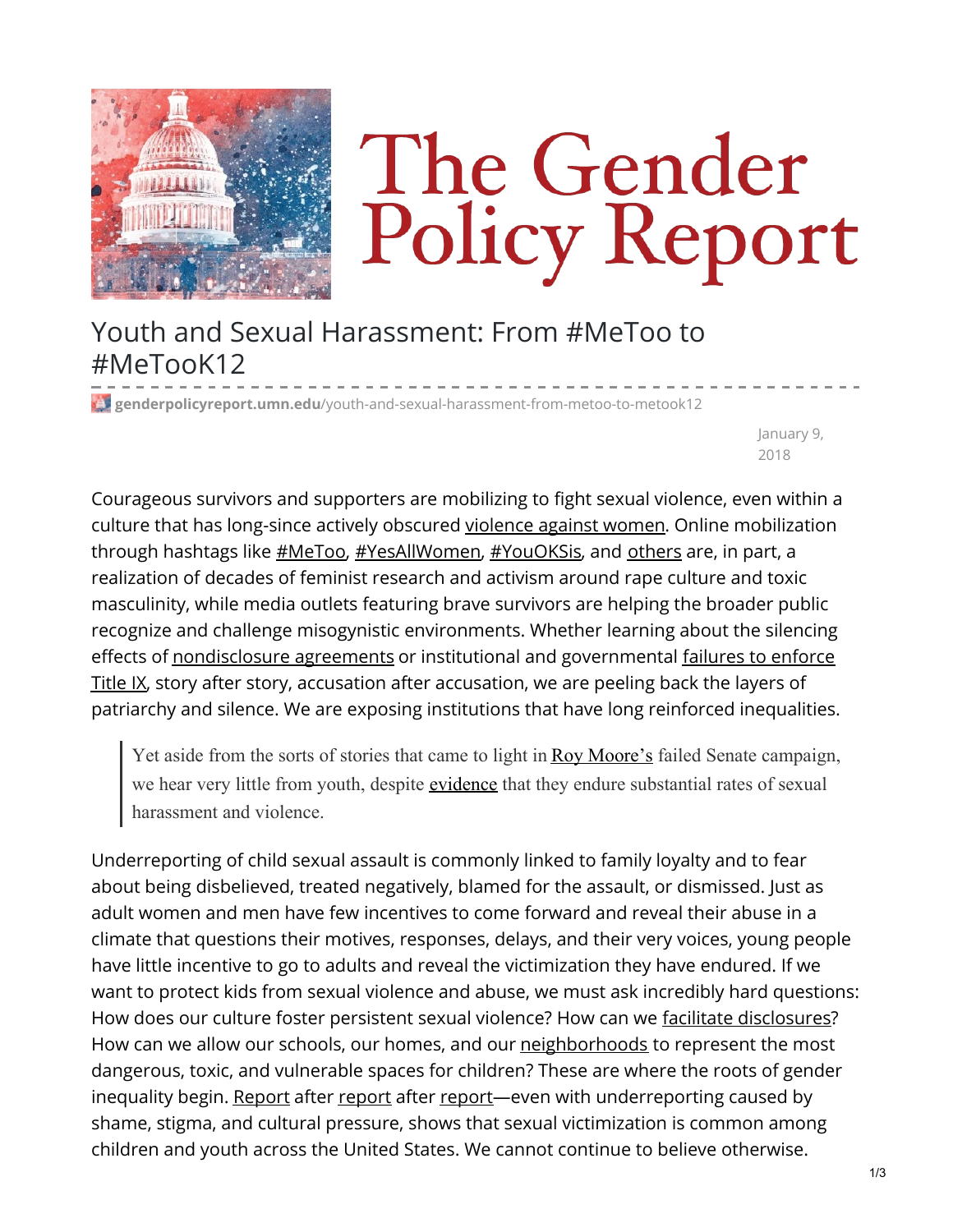In my own [study](http://journals.sagepub.com/doi/abs/10.1177/0891243214526468), I found that objectification, sexual harassment, and abuse were woven into the fabric of girls' lives.

Sexualized violence was often normalized because it was so common and indiscriminate. "That's what boys do," "They do it to everyone." In a heteronormative culture, young women are taught to acquiesce, to question their feelings and desires, and to comply and stay silent for the sake of others or to prevent conflict. In a recently published companion [piece](http://journals.sagepub.com/doi/abs/10.1177/1097184X16652656), I studied young men's experiences with sexual violence, too. The toxic expectations of masculinity excluded these boys from dominant notions of victimhood (in which men are positioned as sexual aggressors and women as victims); they grew up believing that men could not be sexually victimized because a ["real"](http://www.themachoparadox.com/) man is strong, powerful, self-sufficient, and impenetrable. And yet boys, too, were sexually victimized.

Children learn what is acceptable and what is expected of them from their families, schools, culture, and institutions that largely fail to hold boys and men accountable for sexual victimization.

They also fail to fully acknowledge boys as victims. Young men are left alone to negotiate what it means to be victimized in a culture that reinforces rape tropes and stigmatizing myths about homosexuality and emasculation. Similar to C.J. [Pascoe's](https://www.ucpress.edu/ebook.php?isbn=9780520950696) and James Messerschmidt's [work](http://journals.sagepub.com/doi/abs/10.1177/1097184X00002003003), many boys in my study did not disclose assault and often sought to regain power by emphasizing strength and physical and sexual aggression. Other [research](http://www.academia.edu/27152981/_Saving_Masculinity_Gender_Reaffirmation_Sexuality_Race_and_Parental_Responses_to_Male_Child_Sexual_Abuse) has found that families "reaffirm" the masculinity of boy victims by teaching them to objectify and degrade women and girls in an attempt to assert heterosexuality. Maybe this is how we end up with  $1$  in  $3$  [college](http://online.liebertpub.com/doi/pdf/10.1089/vio.2014.0022) men saying they would rape a woman if they could get away with it.

This is how rape culture functions. We disempower and empower girls and boys in sexist, racist, misogynist ways. We give little attention or credence to children's real experiences, we teach women and girls to "just say no" and excuse men and boys when they refuse to take no for an answer. We erase institutional and structural responsibility, as well as our individual responsibility to sensitively ask, carefully listen, and actually hear [youth](http://www.tandfonline.com/doi/abs/10.1080/10570319709374565), despite our own fears.

National policy conversations about sexual assault often focus on colleges and universities, and that's important. But overlooking K-12 sexual harassment and abuse functionally permits and encourages it—and lays the groundwork for rape culture to flourish on campuses, in boardrooms, and in power structures of all sorts.

By listening to youths' voices, structures of violence, power, and privilege become apparent. Their experiences do not easily translate to law and policy reforms, but they can be incorporated into best practices. For example, children who fear that "nothing will be done"